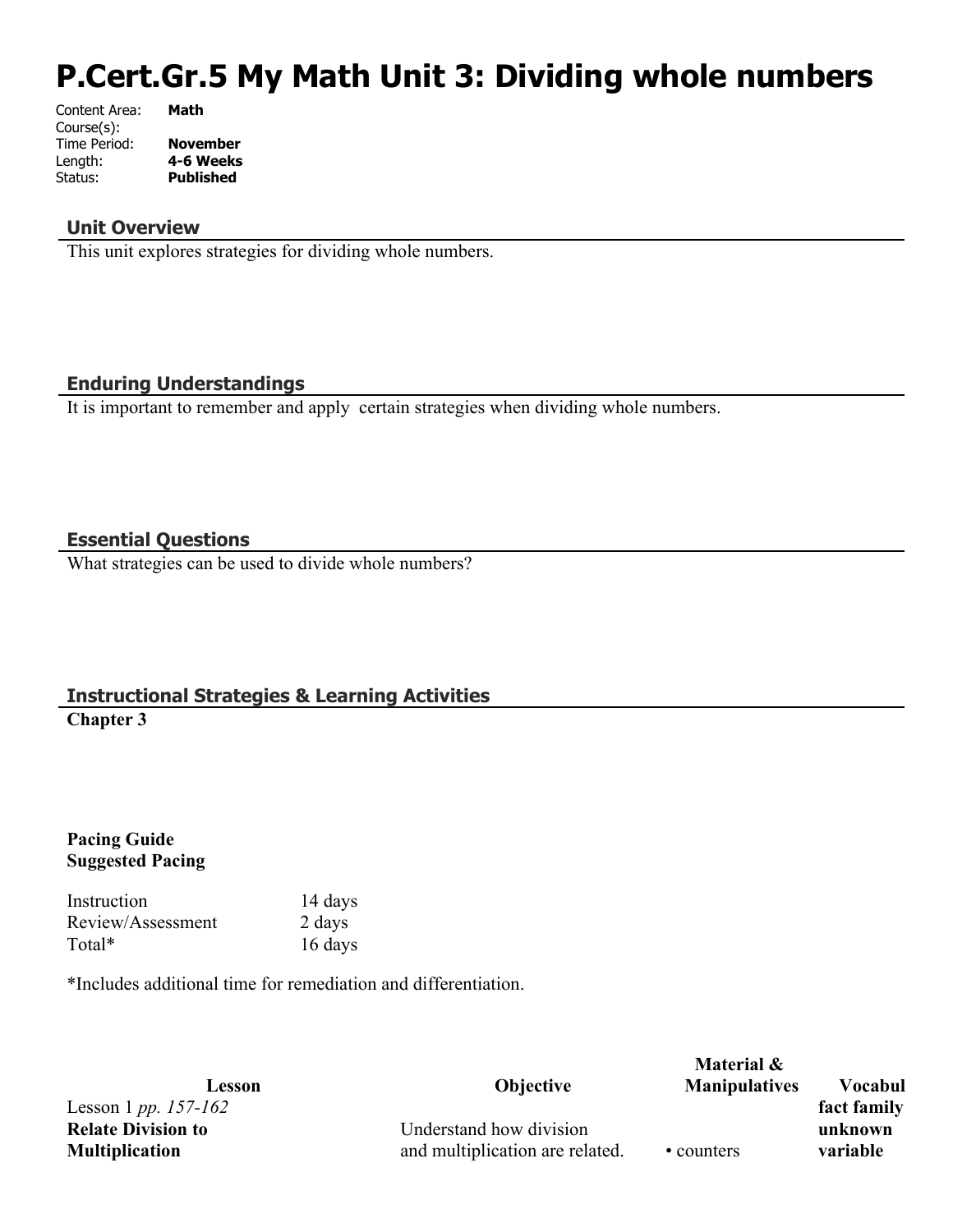Lesson 2 *pp. 163-168* **Hands On: Division Models**

Explore division using models.

• base-ten blocks (tens and ones)

• sticky notes • fruit snacks • base-ten blocks

| Lesson 3 pp. $169-174$     |  |
|----------------------------|--|
| <b>Two-Digit Dividends</b> |  |

Lesson 4 *pp. 175-180* **Division Patterns**

**Check My Progress** 

Carry out division with and without remainders.

Use basic facts and patterns to divide multiples of 10, 100, and 1,000 mentally.

• individual dryerase boards

Lesson 5 *pp. 183-188* **Estimate Quotients**

Estimate quotients by using rounding and compatible numbers.

Lesson 6 *pp. 189-194* **Hands On: Division Models with Greater Numbers**

Explore division with greater numbers using models. • base-ten blocks

Lesson 7 *pp. 195-200* **Hands On: Distributive Property and Partial Quotients Check My Progress** 

Lesson 8 *pp. 201-206* **Divide Three- and Four-Digit Dividends**

Divide using the Distributive Property and partial quotients.

• base-ten blocks

• bar diagrams **partial quo** 

**dividend divisor quotient remainder**

Divide up to a four-digit number by a one-digit number.

• quarter-inch grid paper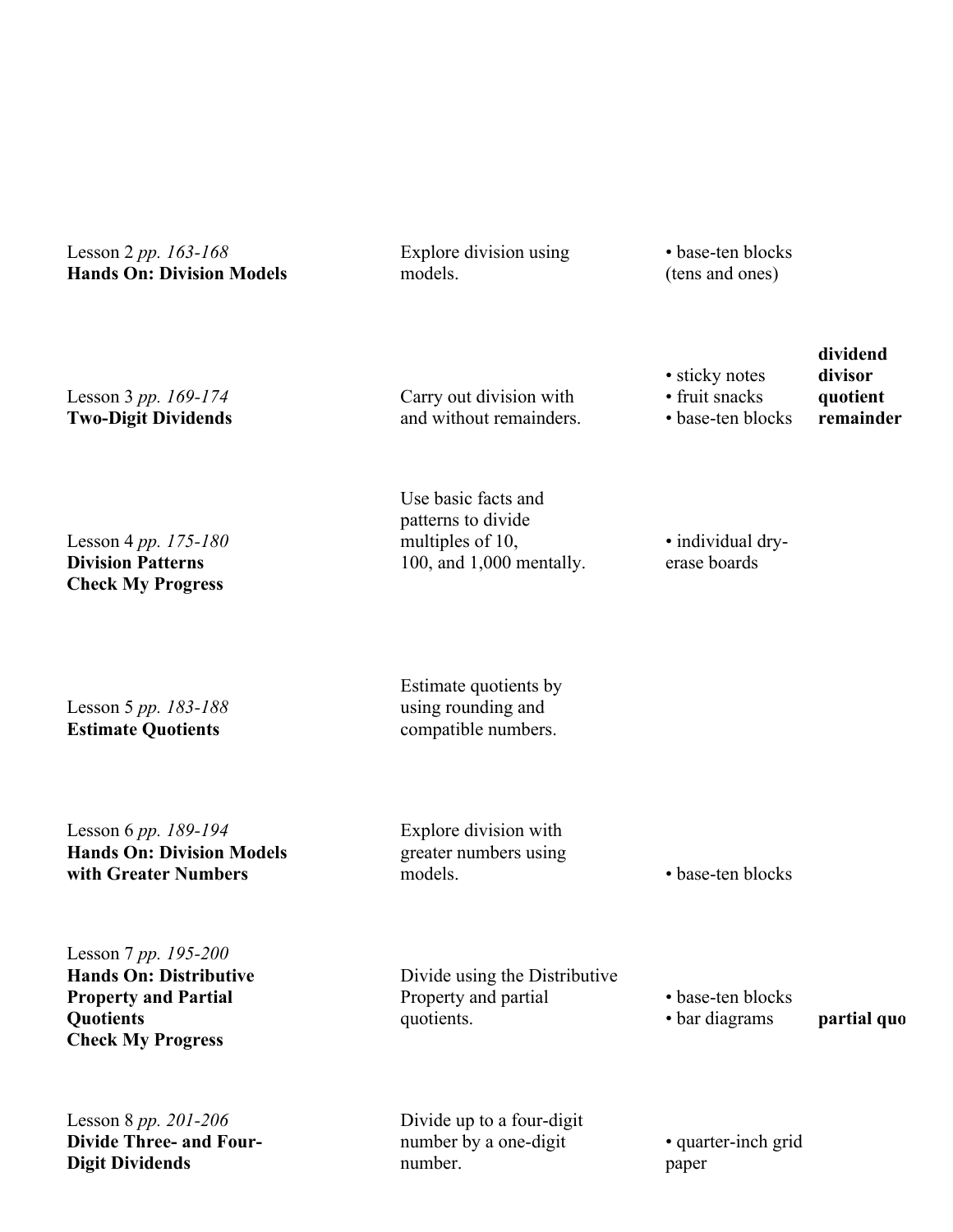| Lesson 9 pp. 209-214<br><b>Place the First Digit</b>                                                                                | Understand how to<br>place the first digit<br>in a quotient.                       | • base-ten blocks                    |
|-------------------------------------------------------------------------------------------------------------------------------------|------------------------------------------------------------------------------------|--------------------------------------|
| Lesson 10 pp. 215-220<br><b>Quotients with Zeros</b>                                                                                | Solve division problems<br>that result in quotients<br>that have zeros.            | • base-ten blocks                    |
| Lesson 11 pp. 221-226<br><b>Hands On: Use Models</b><br>to Interpret the<br>Remainder                                               | Explore how to<br>interpret the remainder<br>in a division problem.                | • connecting cubes<br>• paper plates |
| Lesson 12 pp. 227-232<br><b>Interpret the Remainder</b>                                                                             | Interpret the remainder<br>in a division problem.                                  |                                      |
| Lesson 13 pp. 233-238<br><b>Problem-Solving</b><br><b>Investigation: Determine</b><br><b>Extra or Missing</b><br><b>Information</b> | Identify extra information<br>or missing information<br>needed to solve a problem. |                                      |

#### **Integration of 21st Century Themes and Career Exploration**

**My Review and Reflect** 

Students will work in cooperative groups to solve problems. Students will interact with the Smartboard to enhance the learning process.

| CRP.K-12.CRP2        | Apply appropriate academic and technical skills.                      |
|----------------------|-----------------------------------------------------------------------|
| <b>CRP.K-12.CRP5</b> | Consider the environmental, social and economic impacts of decisions. |
| CRP.K-12.CRP4        | Communicate clearly and effectively and with reason.                  |
| CRP.K-12.CRP1        | Act as a responsible and contributing citizen and employee.           |
| CRP.K-12.CRP12       | Work productively in teams while using cultural global competence.    |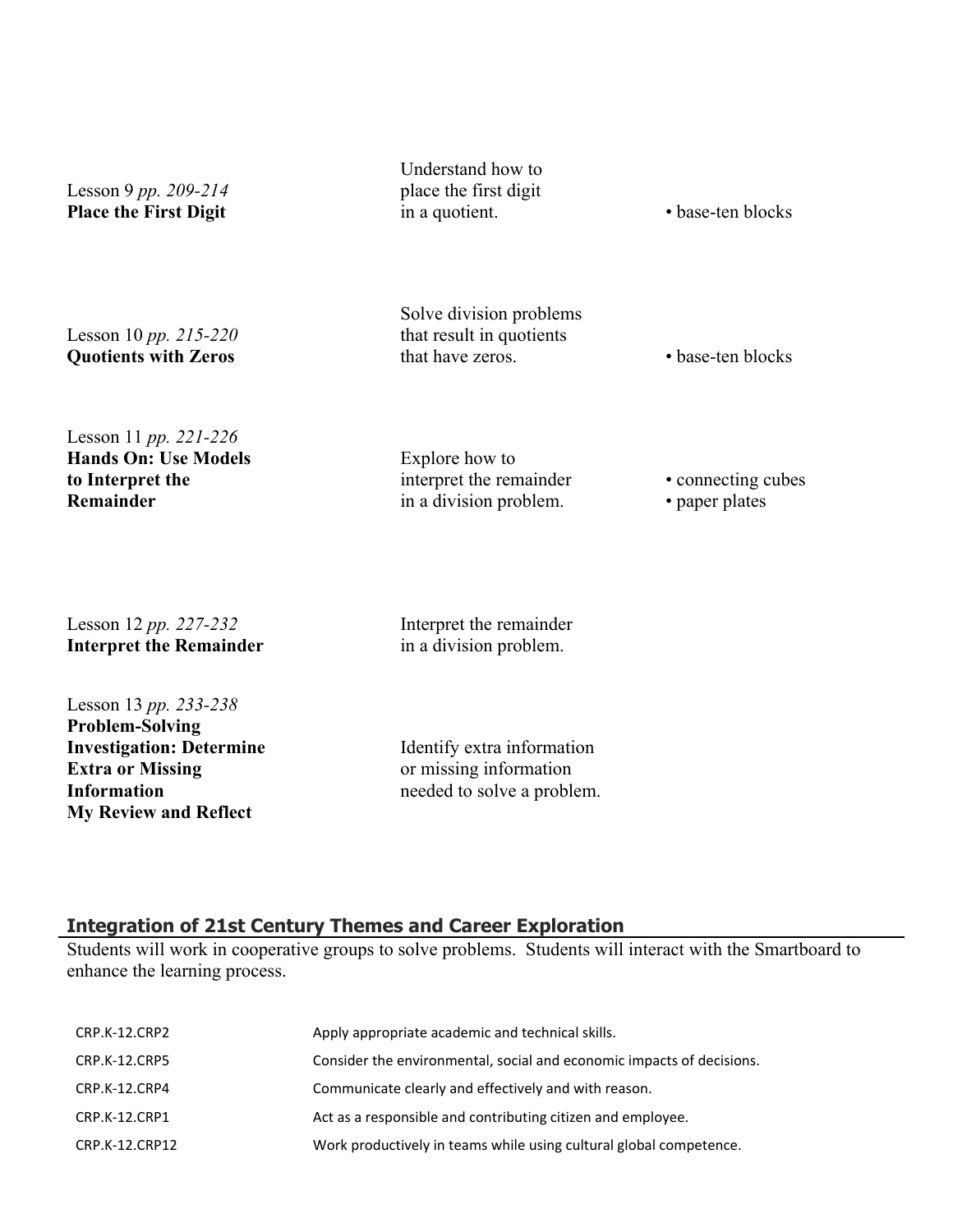| CRP.K-12.CRP8  | Utilize critical thinking to make sense of problems and persevere in solving them. |
|----------------|------------------------------------------------------------------------------------|
| CRP.K-12.CRP11 | Use technology to enhance productivity.                                            |
| CRP.K-12.CRP9  | Model integrity, ethical leadership and effective management.                      |

# **Technology Integration**

Students will intereact with the Smartboard to enhance the learning process. Students will use various webbased, interactive sites to expand the content, as needed.

# **Interdisciplinary Connections**

Students will read and write throughout the entire unit. They will also use art supplies to interpret remainders.

| LA.RL.5.4   | Determine the meaning of words and phrases as they are used in a text, including<br>figurative language such as metaphors and similes.    |
|-------------|-------------------------------------------------------------------------------------------------------------------------------------------|
| LA.RI.5.10  | By the end of year, read and comprehend literary nonfiction at grade level text-complexity<br>or above, with scaffolding as needed.       |
| LA.RF.5.4   | Read with sufficient accuracy and fluency to support comprehension.                                                                       |
| LA.RF.5.4.A | Read grade-level text with purpose and understanding.                                                                                     |
| LA.RI.5.4   | Determine the meaning of general academic and domain-specific words and phrases in a<br>text relevant to a grade 5 topic or subject area. |

# **Differentiation**

Differentiation:

- Use of different resources to match the readiness levels of the students when working on the activities in the daily lessons.
- Respond to students' needs for reteaching, reinforcing, and extending learning.
- Use of a variety of instructional strategies to engage students in learning.
- Question prompts to promote student engagement
- Small group settings as needed for specific skills
- Use discussion to promote collaboration among students
- Integrate technology to offer varied learning experiences
- Adjust instruction based on formative tasks/assessments

# **Modifications & Accommodations**

Modifications & Accommodations:

• In class support and scaffolding based on the individual IEP's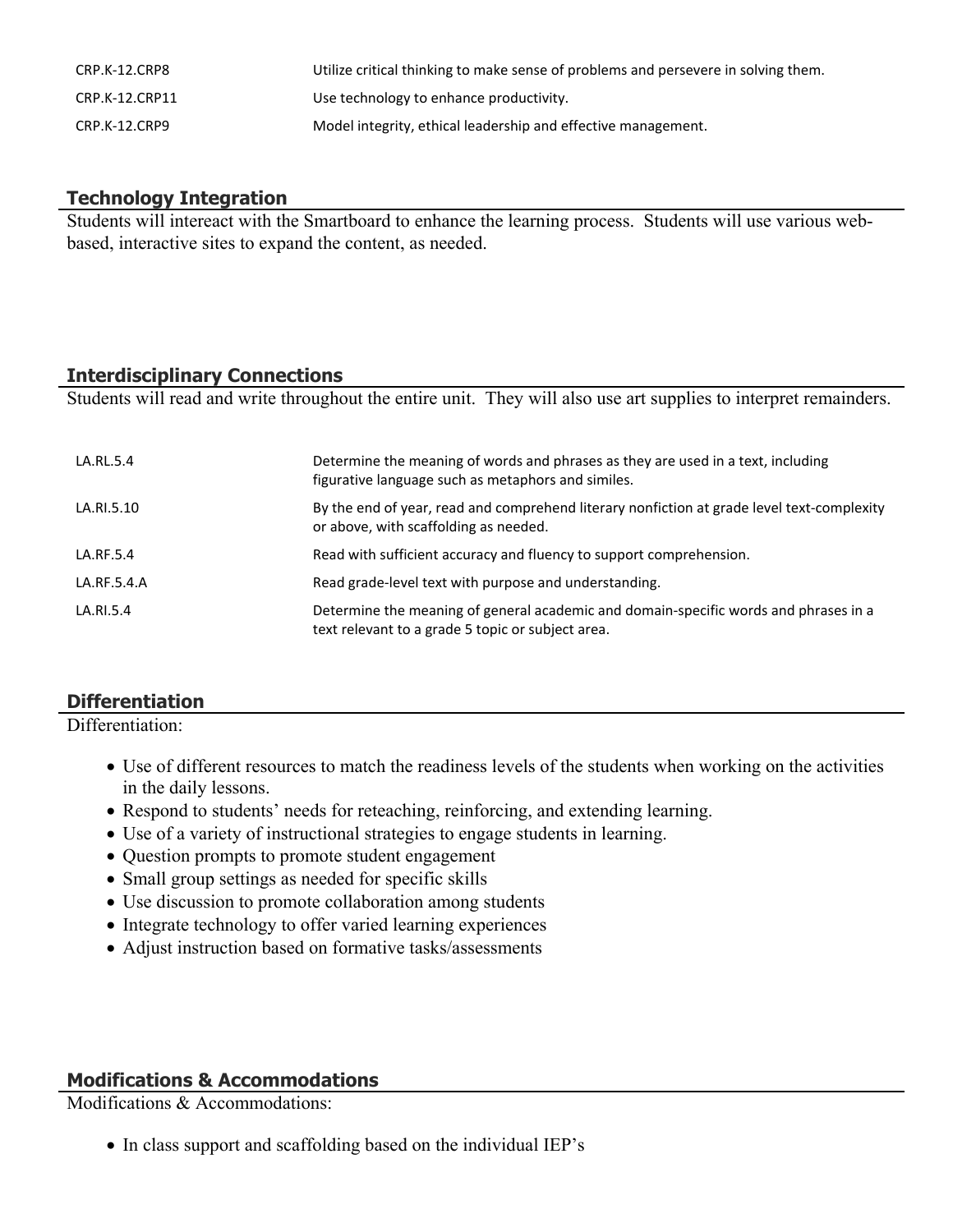Independent levels on My Math and Splash Math

# **Benchmark Assessments**

Students will complete AimsWeb testing.

# **Formative Assessments**

Formative Assessments:

- Task completion
- Answers and discussions
- Student maps
- Bingo
- Quizzes
- Participation

# **Summative Assessments**

Summative Assessments:

- Quizzes
- Final Test

# **Instructional Materials**

My Math Textbook series grade 5

See materials in lessons above

# **Standards**